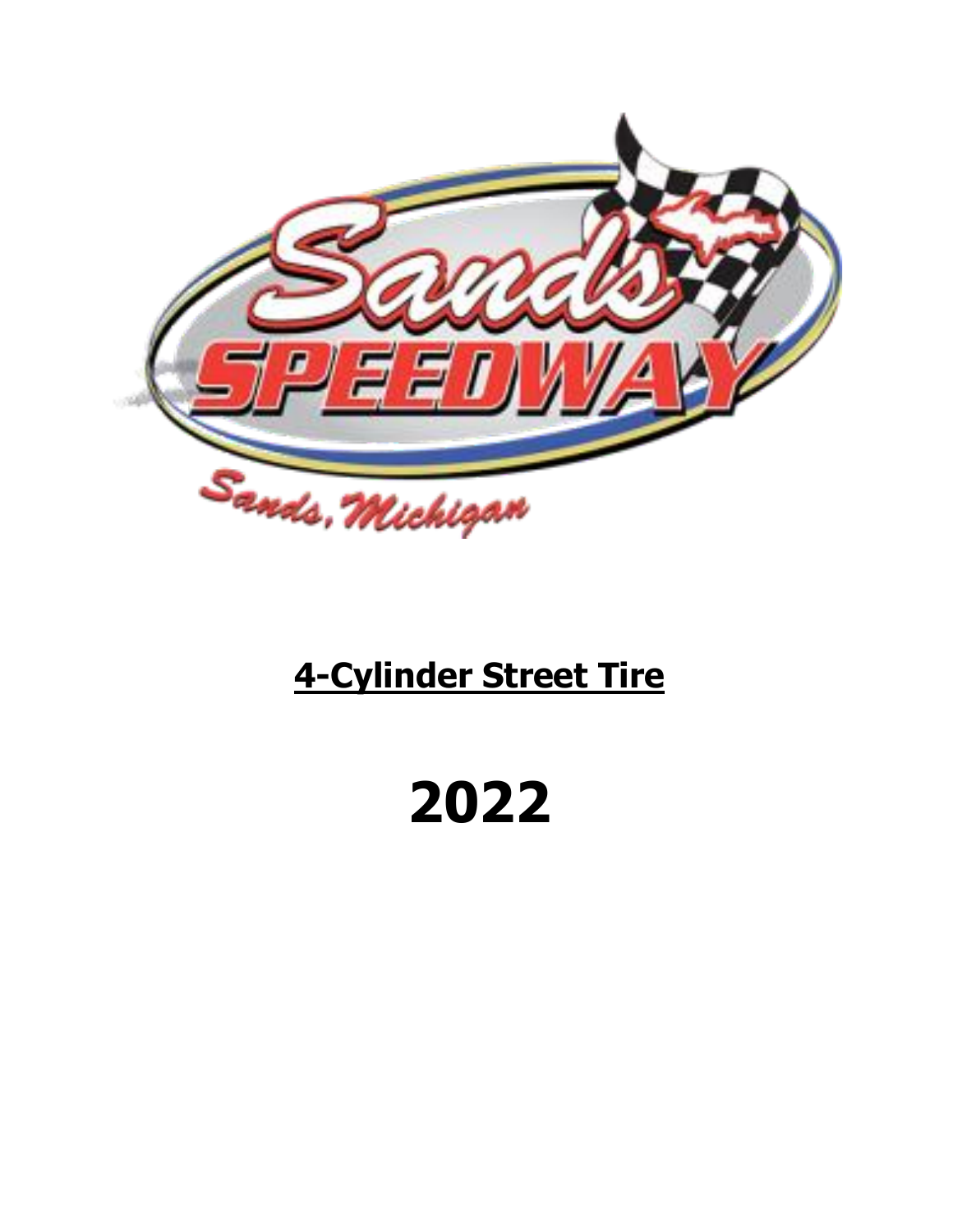# **1. General**

- a. This class has been developed to permit those desiring to try stock car racing at an absolute minimum cost. This is a production division. Unless specifically listed in this document, you may not change or modify the car or its parts in any way. If it doesn't say you can, then you can't.
- b. If you are building a car for the first time, please contact [sandsspeedway@gmail.com](mailto:sandsspeedway@gmail.com) to speak to an MCDA representative before building.

# **2. Car Eligibility**

- a. 1980 and newer three- or four-cylinder passenger car, front wheel drive only
- b. No-turbo charger, no nitrous and no super chargers.
- c. Maximum overall length, bumper to bumper, is 192" and weight must be at least 2,450 lbs with the driver in it.
- d. Cannot have excessive rust
- e. No convertibles, vans, or four-wheel drive cars. All-wheel steering cars must disable rear steering.
- f. Cars with similar rules are eligible to run per their track rules for **one** race
- g. It is highly recommended that each racer maintains a copy of their vehicle's repair manual
- h. Tech Inspector and/or Race Day Director have final say of repairs and safety decisions. Major repairs or reconstruction must be inspected and approved.

# **3. Safety Requirements**

- a. Fire suits and a working extinguisher are required.
- b. Leather or racing gloves required. No mechanics gloves allowed.
- c. Leather boots or racing boots required. No athletic shoes allowed.
- d. Roll cage padding is required in the driver compartment. Must cover all areas within reach of driver.
- e. A helmet is mandatory. SA2010 or newer helmet recommended. DOT mandatory. Neck brace is recommended. Eye protection is mandatory.
- f. A kill switch is required within easy reach of driver and safety workers. It must be clearly marked "Off" and "On" with an orange background. It must shut off the entire car.
- g. A maximum of 4" visor attached to the window net is allowed.
- h. Tech Inspector and Sands Speedway Ownership (SSO) have the final say on any safety related items/decisions.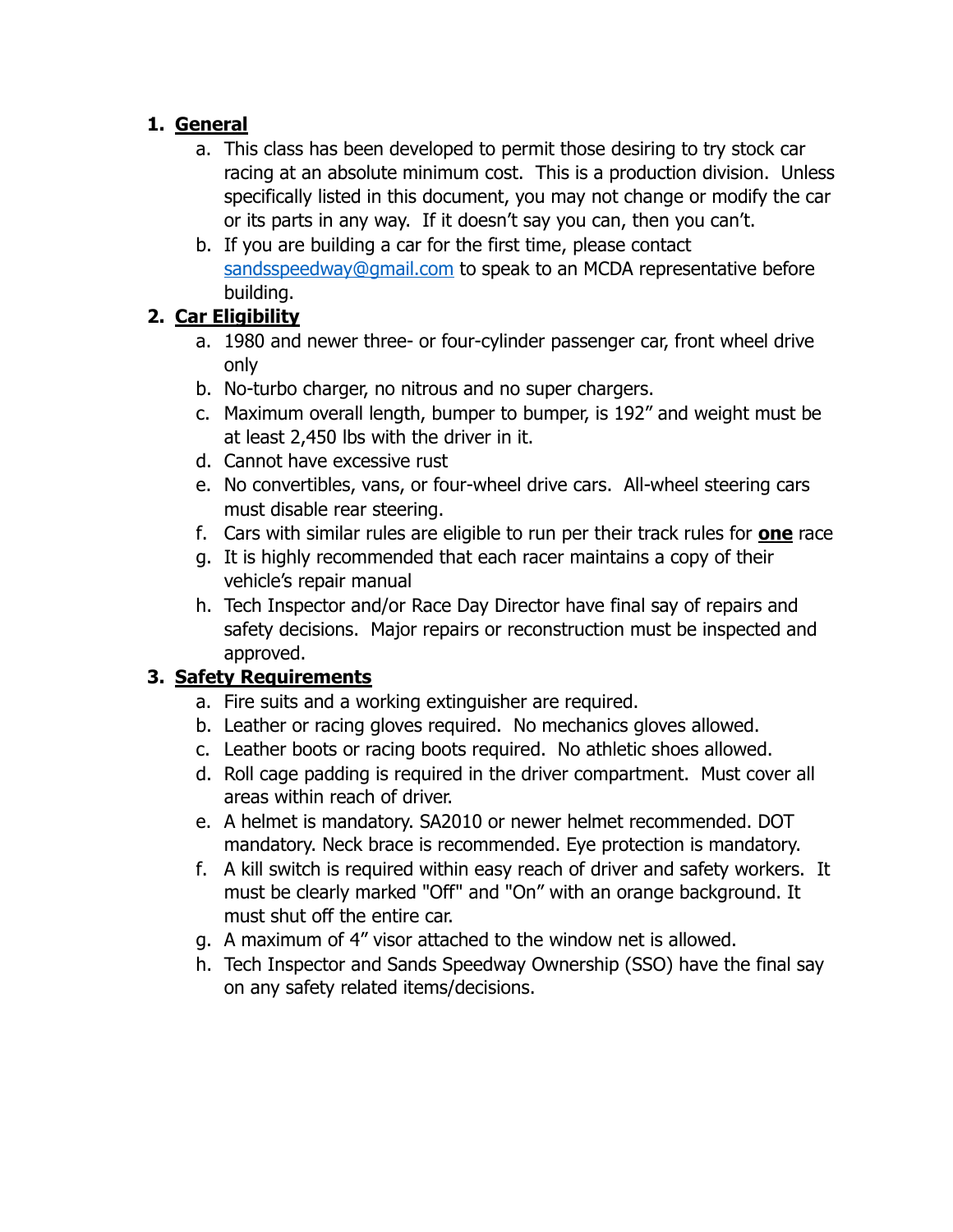# **4. Body and Glass**

- a. All glass must be removed except the front windshield. Lexan windshield is permitted, but if used, it must include bracing with a minimum of two 1/8" thick by ¾" steel angle iron, for safety and support.
- b. Windshield cracks must be inspected by track officials for safety each race day.
- c. Structural integrity of the unibody must be maintained!
- d. Detachable steering wheel is allowed.
- e. All exterior trim including lights, body moldings, etc., must be removed.
- f. All doors must be chained, bolted, or welded securely shut.
- g. Hood and trunk must be secured with hood pins. No other latching devices permitted unless approved by technical inspection.
- h. Cars equipped with a sunroof must remove the glass and cover the roof hole with a minimum of 16-gauge steel or 12-gauge aluminum and must be welded or riveted. NO SCREWS.
- i. Bumpers must appear as stock to include covers. It may be capped with 16-gauge steel no wider than the original bumper. Bumpers may be homemade; however, homemade bumpers are not to exceed manufacture bumper thickness or width. Sides must be wrapped or capped, with rounded ends. No 90-degree corners.
- j. A tow cable, hooks or chains must be attached to the front and rear in case of towing. They must be strong enough for the car's quick removal from the track. Commercial tow loops are allowed.
- k. Rub bars (1" by 1" tubing with the ends tapered) may be used. The ends must be capped and free of sharp corners. Rub bars will not exceed  $1 \frac{1}{2}$ beyond car skin. Commercial plastic rub panels may be used. Fasteners must be counter sunk heads.
- l. A rear-view mirror inside the vehicle is mandatory. Drivers and passengers' mirrors allowed but must not protrude outside of the body line.
- m. Pedal blocks for short drivers and those with disabilities must be approved by Track officials.
- n. The car may have a horizontal bar, with a maximum of 1 3/4" OD tubing, tying the front frame horns together ahead of the radiator.
	- i. One additional OD bar (maximum of 1") may be added for radiator protection and must be behind the bumper and under the hood.
- o. A front and rear sun visor no bigger than 7" are allowed.
- p. Opera windows may be closed on two door cars.
- q. Skirting is allowed.
- r. The car must maintain its original appearance.

#### **5. Gas Tanks**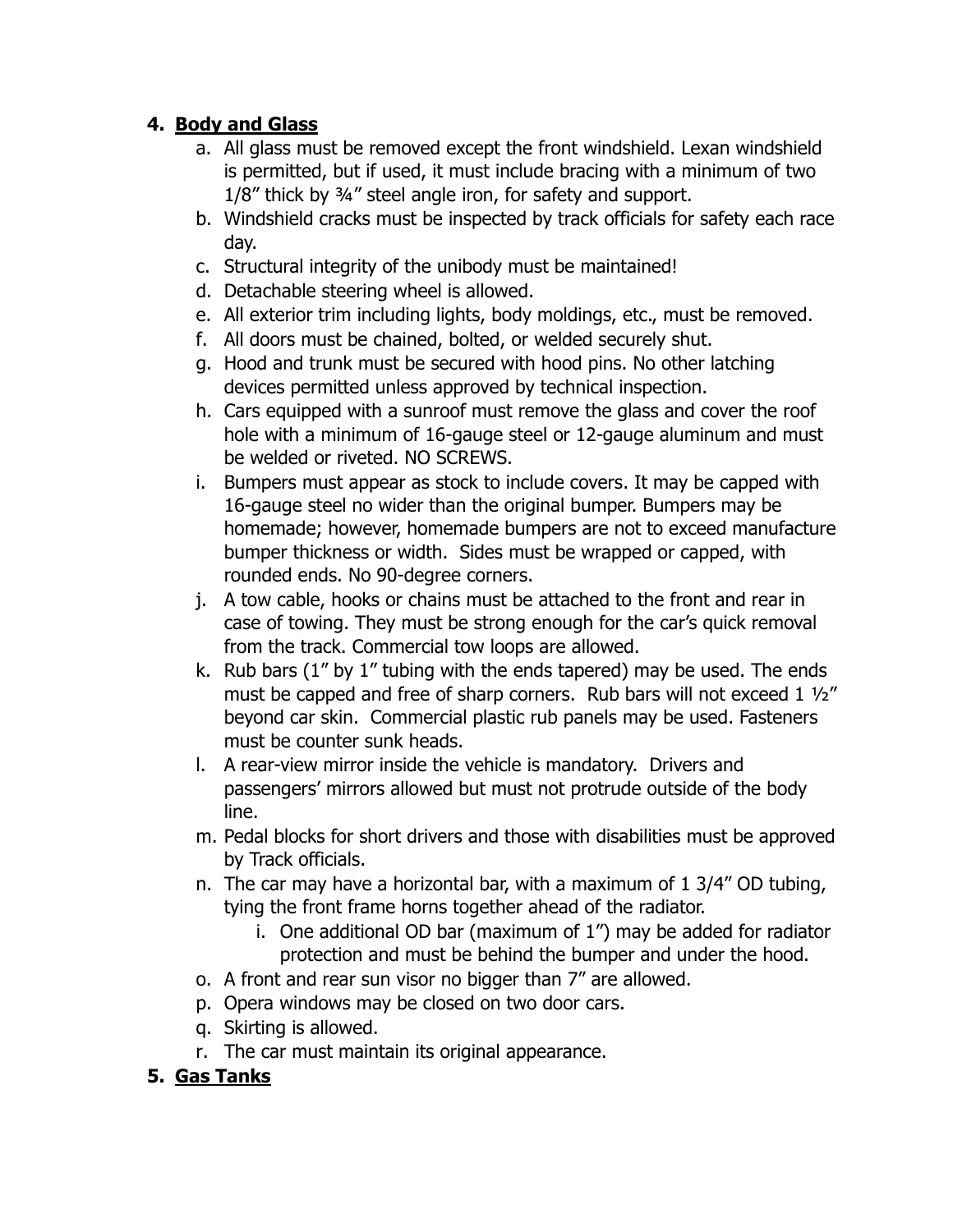- a. Using the stock fuel tank is recommended and are required to be in stock location.
- b. Fuel cell, if used, must be securely fastened with two 1" by 1/16" straps in each direction: two front to rear and two side to side and bolted through the floor using double plates or installed in a safety construction frame.
- c. Fuel cells must be at least 10" forward from the rear panel of the car and must be in between frame rails. Cells must be at least 11" from the track surface.
- d. No bottom draw tanks allowed.
- e. No rubber gas lines along or through the body. No fuel lines through the interior of the car.
- f. Cars equipped with fuel cells must have a sealed protective 16 gauge (minimum) weldable steel barrier between the driver and the fuel cell.
- g. Minimum fuel cell size is 8 gallons.
- h. If the fuel pump is rewired directly to a switch, it must be clearly marked with orange background and must be easily reachable by the driver and safety crews, for shut off purposes.

# **6. Interior**

- a. All flammable materials must be removed.
- b. The factory instrument cluster may remain. If the heater core is removed, the lines must be looped inside the engine bay, they CANNOT be in the driver's compartment!
- c. The driver's seat must be changed to an aluminum, high-back racing seat attached to the roll cage, NOT just the floor. No plastic or fiberglass seats are allowed.
- d. Window nets are required on driver's window. They must be installed on a quick detach device such as a mounting kit or seatbelt latch.
- e. Four-point racing harness is mandatory, five-point strongly recommended. Must be securely mounted to the roll cage. Belts must not be out of date.
- f. Air bags must be removed.
- g. All holes in the floor and firewall must be covered by steel and securely mounted.
- h. Gutting is allowed for roll cage clearance only but must keep structural integrity.

# **7. Roll Cage**

- a. Roll cages are required. It is your responsibility to construct a cage or roll bar capable of protecting you from injury.
- b. Must have a minimum or  $1\frac{1}{2}$  diameter by .095" wall tubing.
- c. Roll cages are recommended to be on a rail system.
- d. A minimum of a 4-point cage is required. That includes the side to side hoop and halo bar with front uprights.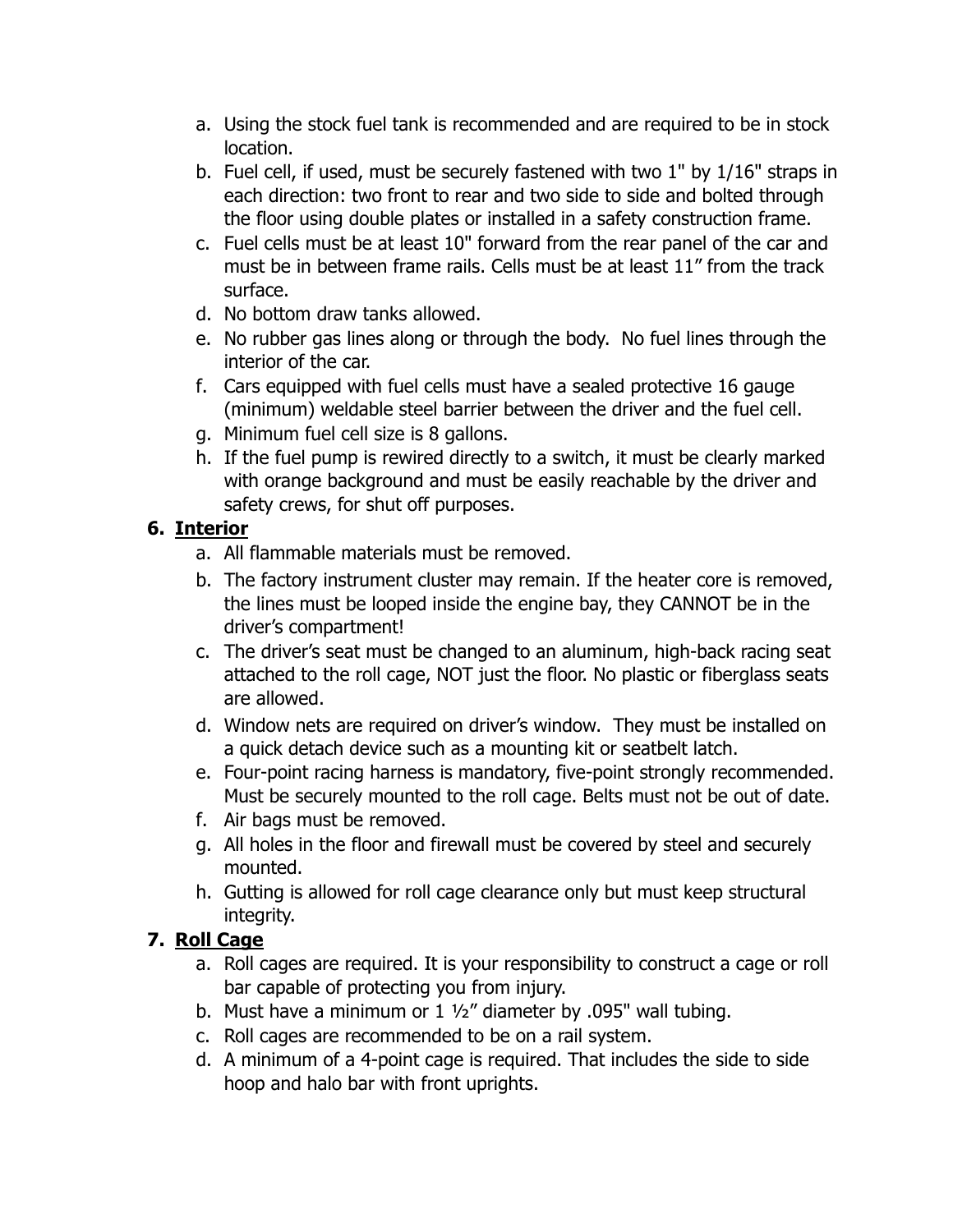- e. Roll bar must have a horizontal bar behind the driver welded at shoulder height for shoulder belt attachment.
- f. All mounting points must be welded to the frame or unibody. Any attachments to the unibody floor require a 4" by 4" by 1/8" thick plate, over the top of the floor and under the bottom of the floor (sandwiching the car floor). There must be a minimum of five ½" grade bolts and nuts. Two threads must come through and be welded. Along the driver's door seal, 4" by 1/8" angle iron must be used to attach the roll cage to the floor or door seal.
- g. A 4' by 18" by 1/8" steel plate is required to be attached to the driver's door or be 4" past each door edge. The plate must be bolted and welded to the A and B pillars between the door and roll cage. The bottom edge of the plate must be even with the rocker panel. The driver's door may be cut to allow for 2 or more bars. Door bars must come out to the door skin and must be braced with two vertical support bars between each door bar All materials used must be weldable steel.
	- i. This is the minimum requirement. A 6 point (or more) full roll cage is highly recommended!
- h. Bends should be made with a bender (no kinks) or be miter cut, welded and gusseted (braced).
- i. Roll bar padding is required in the driver's area, any area within reach of the driver.
- j. Front cage support to the stock tower is strongly recommended

# **8. Battery**

- a. The battery must be relocated behind the driver's seat and must be securely mounted with steel-to-steel tie down.
- b. Batteries must be in a plastic or steel case of sufficient size to hold the entire acid content of the battery in case of rollover.
- c. Batteries cannot be lowered through the floor.

# **9. Brakes**

- a. Brakes must be stock as delivered from manufacturer with no modifications.
- b. They must be capable of locking all four wheels.
- c. Only stock proportioning valves can be used for the car as manufactured.
- d. No functioning emergency brakes allowed.

# **10. Exhaust System**

- a. 3" maximum diameter exhaust pipe with muffler is required.
- b. Catalytic converter may be removed or gutted.
- c. The exhaust system must run from the engine to a point somewhere beyond the driver.
- d. The exhaust must be pointed down and not point at the gas tank.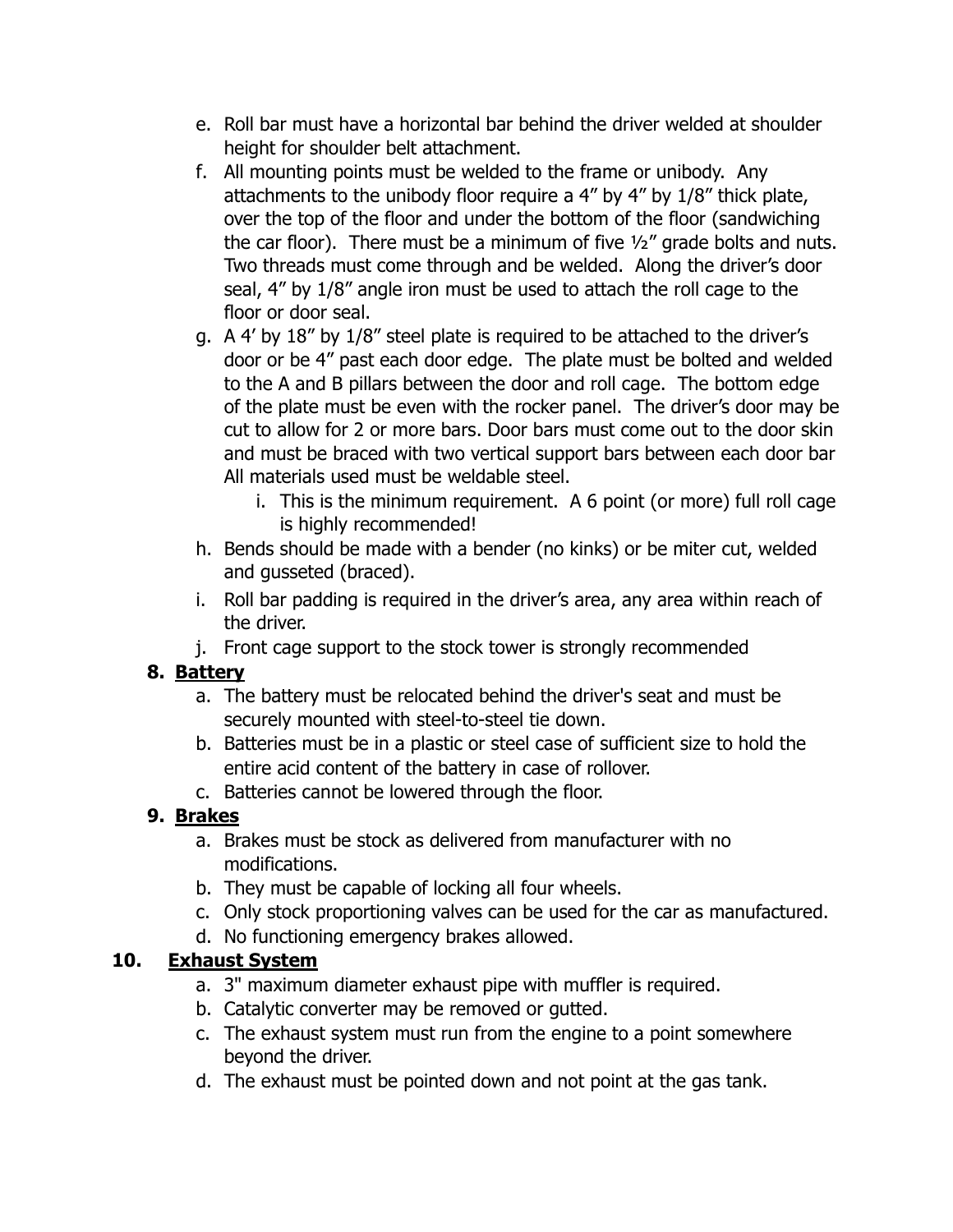#### e. **MUFFLERS MUST BE UNDER 100 DECIBALS! NO EXCEPTIONS!**

# **11. Steering and Suspension**

- a. Shocks, struts, and spring alterations are allowed.
- b. A maximum of 1 ½" of camber is allowed on the right front wheel **ONLY** and is to be measured from the bottom of the wheel bead area to the top of the wheel bead area with the diameter of wheels to be raced on.
- c. Ballast weight is allowed and must have the car number and name on it and be painted white.
- d. The rear axle may be changed but should remain  $+/- 2$  inches in width to the original. Chopping and cutting is allowed to achieve camber.
- e. Front strut tower bar allowed.
- f. Heating and cutting of springs allowed.
- g. Minimum ride height is 5 inches which will be measured at the pinch points of the unibody frame with the driver in the car.
- h. Suspension must depress on all 4 corners of car.
- i. Spring rubbers must be secured.

# **12. Cooling System**

- a. Stock or aftermarket radiators allowed.
- b. NO ANTIFREEZE! Water pump lubricant allowed.
- c. Radiators must be in stock position.
- d. An overflow container must be mounted in the engine compartment and able to hold a minimum of one US quart.

# **13. Tires and Wheels**

- a. Only passenger car tires can be used. Must be "P" rated. No "LT".
- b. No shaving, grinding, buffing, or profiling. No made for racing tires, no recaps, softening, conditioning, sanding, or grooving allowed.
- c. All tires must have a tread wear UTQG rating of 260 or higher. If there's no tread- wear clearly marked on the tire you CANNOT run it!
- d. All 4 wheels must be the same size and offset. No spacing or shimming of wheels allowed. 13, 14, 15, or 16" wheels allowed; however, no mixing of sizes is allowed.
- e. All tires on the car must be marked at the beginning of the year, new and used.
- f. One new marked tire allowed per week.
- g. 1" or larger socket size lug nuts are strongly recommended.

# **14. Engine**

- a. Must be stock as delivered from manufacturer. NO MODIFICATIONS or after market performance parts allowed.
- b. Unnecessary wiring, air compressors, smog pumps, heater and air conditioning components may be removed.
- c. Cold air intakes allowed.